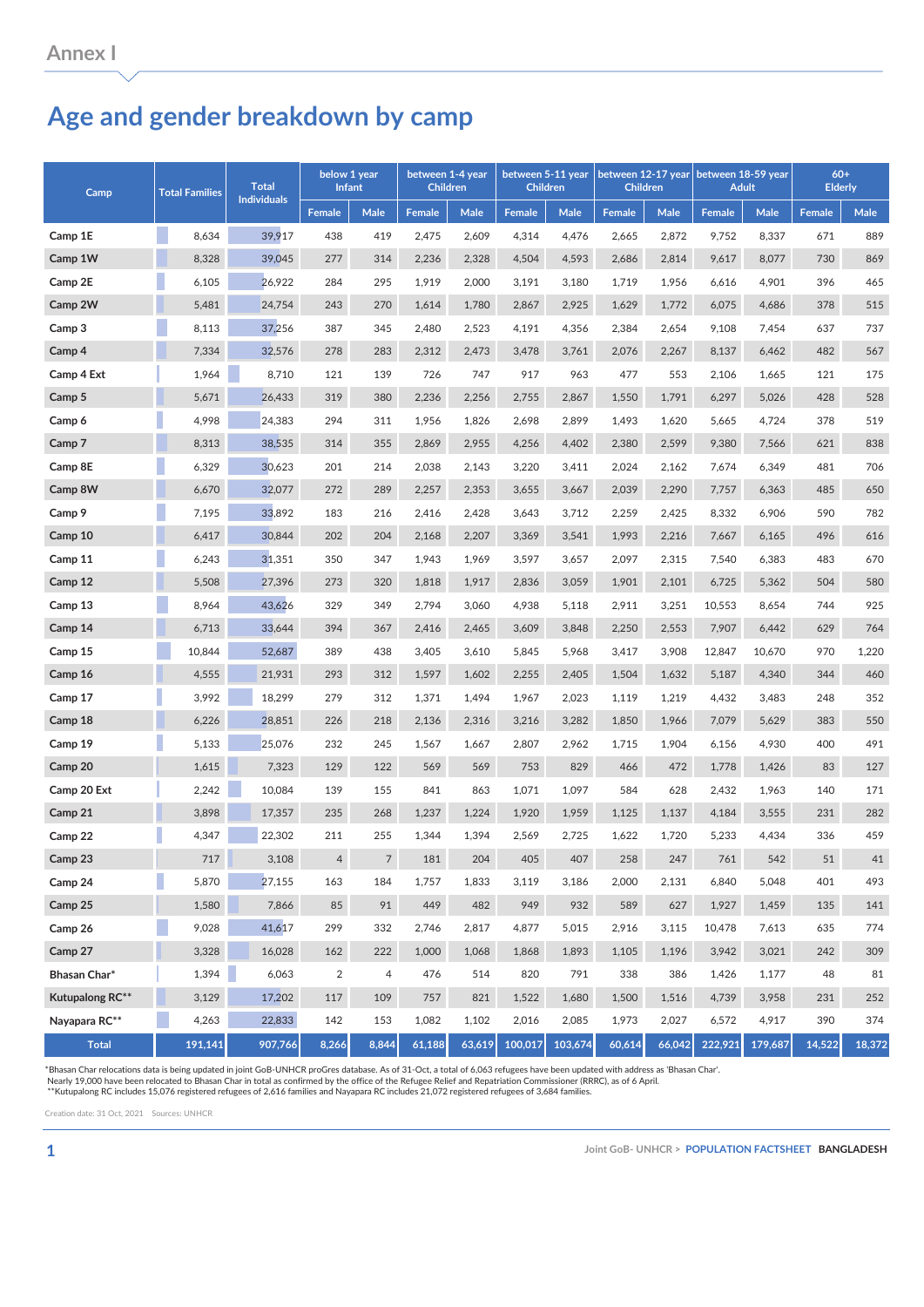## **Population figures by specific needs**

| Camp               | <b>Total Families</b><br>with PSNs | <b>Total</b><br><b>Individuals with</b><br><b>PSNs</b> | Individuals with<br>child at risk | <b>Individuals</b><br>with Disability | <b>Individuals with</b><br>Older person at<br>risk | <b>Individuals with</b><br><b>Serious medical</b><br>condition | <b>Individuals with</b><br>Single parent or<br>caregiver | <b>Individuals with</b><br><b>Specific legal &amp;</b><br>physical protection<br>needs | <b>Individuals with</b><br>Unaccompanied /<br>separated child | <b>Other PSNs</b> |
|--------------------|------------------------------------|--------------------------------------------------------|-----------------------------------|---------------------------------------|----------------------------------------------------|----------------------------------------------------------------|----------------------------------------------------------|----------------------------------------------------------------------------------------|---------------------------------------------------------------|-------------------|
| Camp 1E            | 1,086                              | 1,193                                                  | 28                                | 411                                   | 91                                                 | 137                                                            | 462                                                      | 64                                                                                     | 76                                                            | 39                |
| Camp 1W            | 1,099                              | 1,226                                                  | 31                                | 433                                   | 84                                                 | 143                                                            | 476                                                      | 53                                                                                     | 104                                                           | 28                |
| Camp 2E            | 1,455                              | 1,611                                                  | 82                                | 408                                   | 58                                                 | 291                                                            | 672                                                      | 269                                                                                    | 87                                                            | 23                |
| Camp 2W            | 1,120                              | 1,255                                                  | 84                                | 309                                   | 46                                                 | 261                                                            | 518                                                      | 139                                                                                    | 88                                                            | 21                |
| Camp 3             | 1,161                              | 1,234                                                  | 71                                | 393                                   | 114                                                | 108                                                            | 520                                                      | 67                                                                                     | 55                                                            | 45                |
| Camp 4             | 1,116                              | 1,219                                                  | 61                                | 299                                   | 73                                                 | 93                                                             | 537                                                      | 103                                                                                    | 117                                                           | 56                |
| Camp 4 Ext         | 374                                | 408                                                    | 20                                | 93                                    | 27                                                 | 36                                                             | 181                                                      | 55                                                                                     | 31                                                            | 17                |
| Camp 5             | 911                                | 1,016                                                  | 29                                | 276                                   | 77                                                 | 125                                                            | 433                                                      | 85                                                                                     | 74                                                            | 39                |
| Camp 6             | 627                                | 692                                                    | 27                                | 236                                   | 24                                                 | 127                                                            | 275                                                      | 26                                                                                     | 50                                                            | $\overline{7}$    |
| Camp 7             | 1,237                              | 1,377                                                  | 39                                | 353                                   | 53                                                 | 242                                                            | 585                                                      | 104                                                                                    | 124                                                           | 36                |
| Camp 8E            | 994                                | 1,128                                                  | 28                                | 372                                   | 66                                                 | 252                                                            | 402                                                      | 41                                                                                     | 67                                                            | 39                |
| Camp 8W            | 885                                | 973                                                    | 33                                | 285                                   | 79                                                 | 87                                                             | 416                                                      | 54                                                                                     | 88                                                            | 42                |
| Camp 9             | 1,053                              | 1,208                                                  | 48                                | 240                                   | 114                                                | 51                                                             | 526                                                      | 108                                                                                    | 150                                                           | 60                |
| Camp 10            | 811                                | 905                                                    | 31                                | 230                                   | 89                                                 | 28                                                             | 388                                                      | 54                                                                                     | 100                                                           | 44                |
| Camp 11            | 704                                | 795                                                    | 15                                | 207                                   | 40                                                 | 32                                                             | 364                                                      | 33                                                                                     | 124                                                           | 18                |
| Camp 12            | 732                                | 831                                                    | 17                                | 199                                   | 33                                                 | 83                                                             | 414                                                      | 27                                                                                     | 92                                                            | 16                |
| Camp 13            | 1,108                              | 1,203                                                  | 48                                | 331                                   | 62                                                 | 95                                                             | 586                                                      | 52                                                                                     | 63                                                            | 43                |
| Camp 14            | 847                                | 894                                                    | 27                                | 266                                   | 75                                                 | 43                                                             | 464                                                      | 49                                                                                     | 23                                                            | 20                |
| Camp 15            | 1,245                              | 1,315                                                  | 46                                | 381                                   | 67                                                 | 66                                                             | 709                                                      | 80                                                                                     | 46                                                            | 23                |
| Camp 16            | 563                                | 600                                                    | 31                                | 178                                   | 32                                                 | 38                                                             | 301                                                      | 27                                                                                     | 24                                                            | 20                |
| Camp 17            | 634                                | 688                                                    | 33                                | 201                                   | 55                                                 | 44                                                             | 294                                                      | 54                                                                                     | 62                                                            | 37                |
| Camp 18            | 960                                | 1,046                                                  | 52                                | 267                                   | 75                                                 | 102                                                            | 440                                                      | 62                                                                                     | 101                                                           | 48                |
| Camp 19            | 751                                | 817                                                    | 22                                | 210                                   | 34                                                 | 102                                                            | 405                                                      | 27                                                                                     | 54                                                            | 24                |
| Camp 20            | 289                                | 330                                                    | 16                                | 85                                    | 13                                                 | 26                                                             | 116                                                      | 34                                                                                     | 40                                                            | 21                |
| Camp 20 Ext        | 411                                | 450                                                    | 15                                | 89                                    | 24                                                 | 34                                                             | 221                                                      | 66                                                                                     | 37                                                            | 21                |
| Camp 21            | 628                                | 666                                                    | 32                                | 153                                   | 30                                                 | 29                                                             | 338                                                      | 129                                                                                    | 23                                                            | 19                |
| Camp 22            | 488                                | 534                                                    | 22                                | 154                                   | 62                                                 | 27                                                             | 266                                                      | 22                                                                                     | 21                                                            | 3                 |
| Camp 23            | 257                                | 274                                                    | 11                                | 35                                    | 15                                                 | 31                                                             | 165                                                      | 35                                                                                     | 9                                                             | 6                 |
| Camp 24            | 1,290                              | 1,415                                                  | 99                                | 251                                   | 35                                                 | 86                                                             | 772                                                      | 193                                                                                    | 113                                                           | 26                |
| Camp 25            | 304                                | 326                                                    | 9                                 | 72                                    | 14                                                 | 19                                                             | 194                                                      | 31                                                                                     | 23                                                            | 3                 |
| Camp 26            | 2,308                              | 2,644                                                  | 81                                | 541                                   | 136                                                | 520                                                            | 1,190                                                    | 181                                                                                    | 200                                                           | 148               |
| Camp 27            | 727                                | 811                                                    | $27\,$                            | 174                                   | 30 <sup>°</sup>                                    | 67                                                             | 454                                                      | 48                                                                                     | 59                                                            | 21                |
| <b>Bhasan Char</b> | 217                                | 229                                                    | 7                                 | 46                                    | 8                                                  | 22                                                             | 119                                                      | 28                                                                                     | 13                                                            | 14                |
| Kutupalong RC*     | 1,122                              | 1,432                                                  | 18                                | 160                                   | 18                                                 | 121                                                            | 168                                                      | 571                                                                                    | 19                                                            | 513               |
| Nayapara RC*       | 1,497                              | 1,849                                                  | 3                                 | 262                                   | 56                                                 | 118                                                            | 292                                                      | 618                                                                                    | 43                                                            | 746               |
| <b>Total</b>       | 31,011                             | 34,594                                                 | 1,243                             | 8,600                                 | 1,909                                              | 3,686                                                          | 14,663                                                   | 3,589                                                                                  | 2,400                                                         | 2,286             |

\*Kutupalong RC includes 1,236 registered refugees of 962 families and Nayapara RC includes 1,607 registered refugees of 1,296 families.

**Creation date: 31 Oct**, 2021 **Sources:** UNHCR